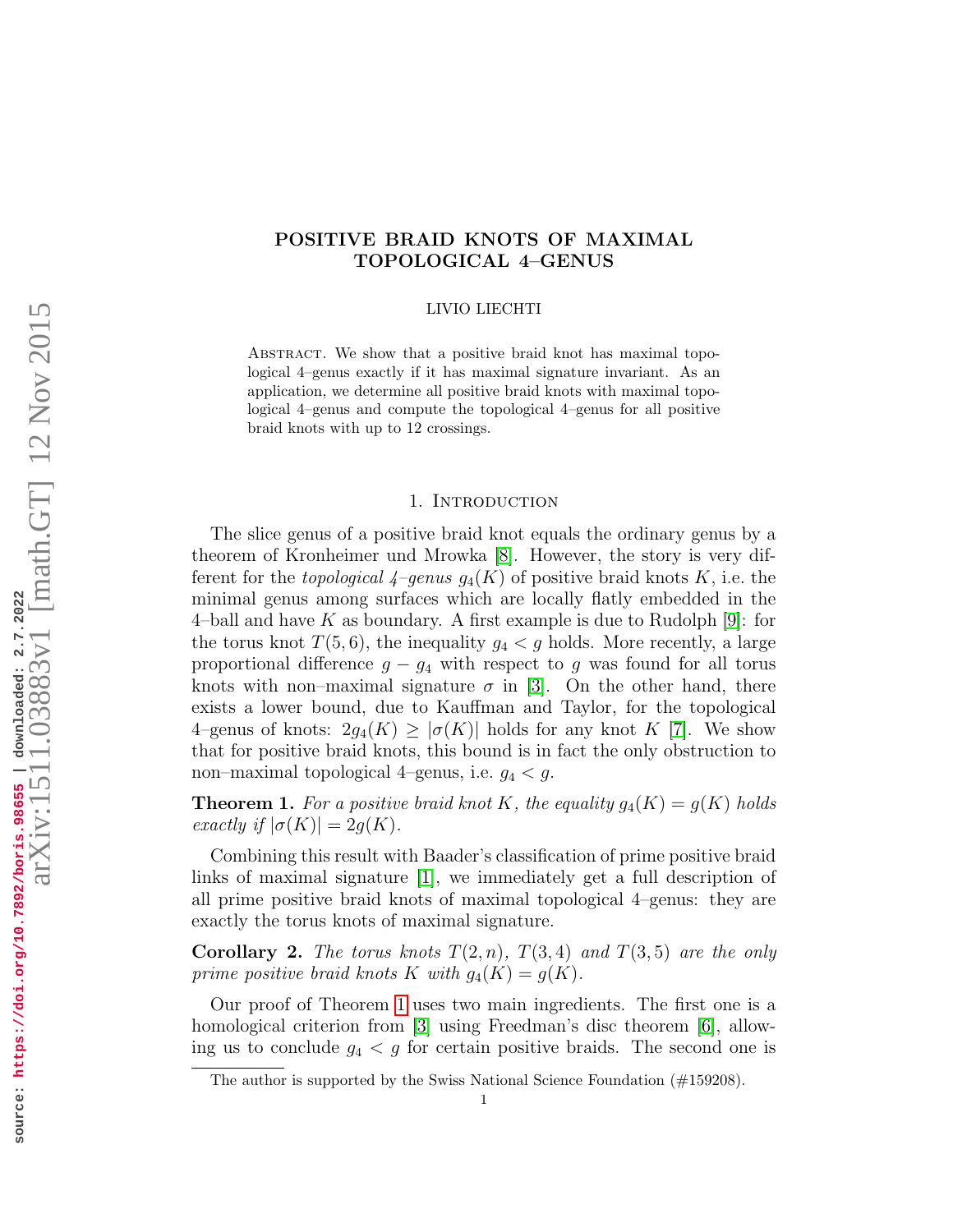that genus defect  $\Delta g = g - g_4$  is inherited from surface minors, i.e. incompressible subsurfaces. Similar to Baader's four surface minors  $T, E$ , X and Y obstructing maximal signature for positive braid links, we use enriched versions  $\overline{T}$ ,  $\overline{E}$ ,  $\overline{X}$  and  $\overline{Y}$  to obstruct maximal topological 4–genus for positive braid knots.

Theorem 1 also allows us to compute the topological 4–genus for positive braid knots K with  $|\sigma(K)| = 2g(K) - 2$ . Combining the lower bound of Kauffman and Taylor with  $g_4(K) < g(K)$  yields the exact result  $g_4(K) = g(K) - 1$ . This suffices to compute the topological 4–genus for prime positive braids knots with up to 12 crossings. Table 1 lists all these knots, except for the torus knots  $T(2, n)$ ,  $T(3, 4)$  and  $T(3, 5)$ , which have maximal topological 4–genus. This list is created with the help of the

| knot       | braid notation                                                                          | g | σ | 94 |
|------------|-----------------------------------------------------------------------------------------|---|---|----|
| $10_{139}$ | 0 20                                                                                    | 4 | 6 | 3  |
| $10_{152}$ |                                                                                         | 4 | 6 | 3  |
| 11n77      | $\sigma_1^2 \sigma_2^2 \sigma_1 \sigma_3 \sigma$<br>$\sigma_3^{\scriptscriptstyle \pm}$ | 4 | 6 | 3  |
| 12n242     | $\sigma_1 \sigma_2^2 \sigma$                                                            | 5 | 8 |    |
| 12n472     | $\sigma_1\sigma$                                                                        | 5 | 8 |    |
| 12n574     |                                                                                         | 5 | 8 |    |
| 12n679     |                                                                                         | 5 | 8 |    |
| 12n688     |                                                                                         | 5 | 8 |    |
| 12n725     |                                                                                         | 5 | 8 |    |
| 12n888     |                                                                                         | 5 | 8 |    |

TABLE 1. Small positive braid knots.

software Knotinfo [4]. Previously, the values of the topological 4–genus for all these examples except  $10_{152}$  were marked as unknown.

Acknowledgements. I warmly thank Sebastian Baader, Peter Feller and Lukas Lewark for many inspiring discussions and ideas that found their way into this article.

# 2. Positive braids and trees

A positive braid knot is a knot that can be obtained from a positive braid via the closure operation, an important example being torus knots. A positive braid on  $n + 1$  strands is a finite word in positive powers of the braid generators  $\sigma_1, \ldots, \sigma_n$ . By a theorem of Stallings, positive braid knots are fibred with the standard Seifert surface as fibre [10]. As Baader did in  $|1|$ , we use *brick diagrams* to visualise the fibre surface of positive braid knots: each horizontal bar corresponds to a braid generator  $\sigma_i$  and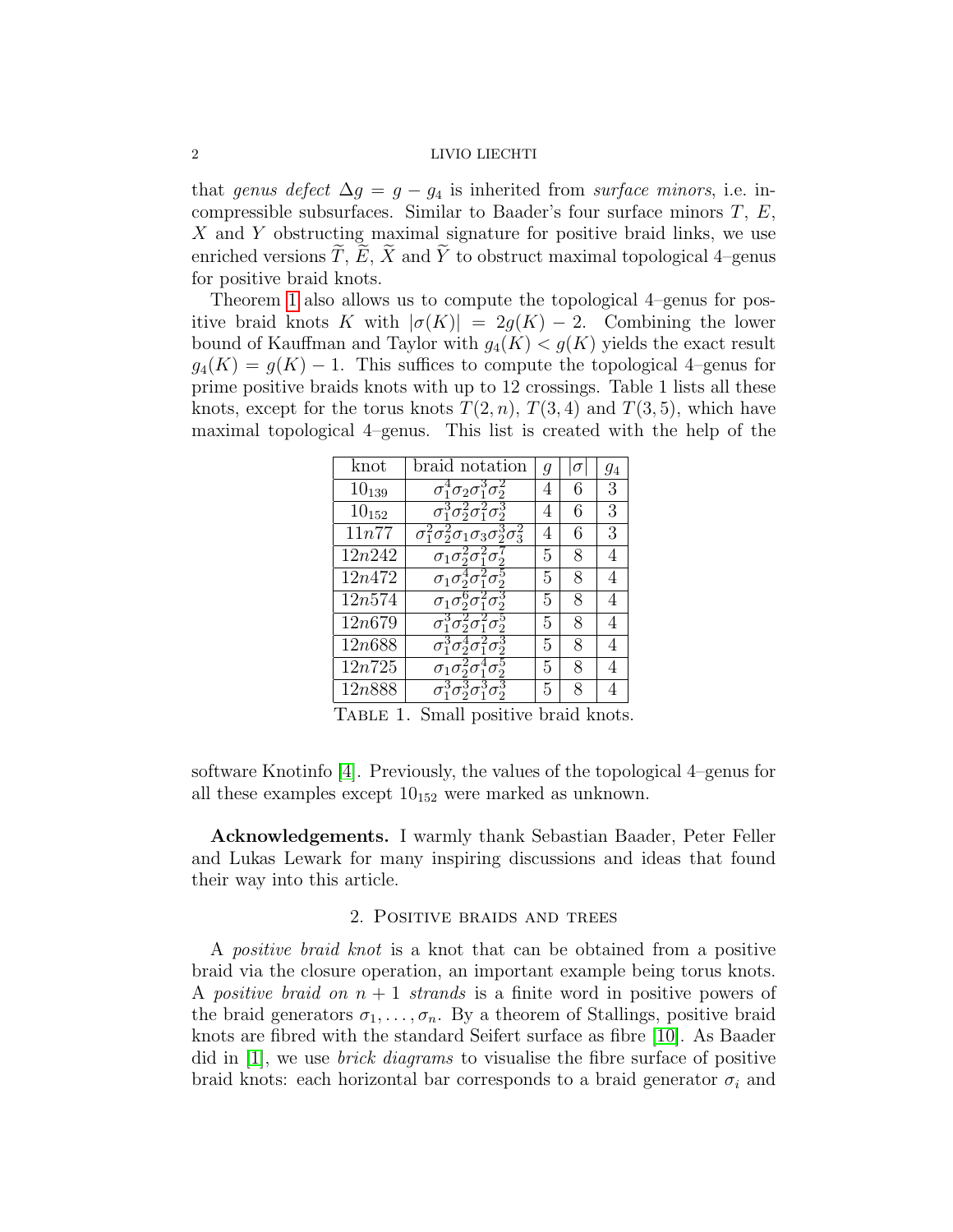

FIGURE 1. Bricks that link (on the left) and bricks that do not link (on the right).The two examples on the left yield the trefoil knot, while the example on the right yields a connected sum of two Hopf bands.

each brick, i.e. each rectangle, corresponds to a positive Hopf band in the plumbing construction of the fibre surface. If two bricks link, it means that the core curves of the corresponding positive Hopf bands intersect once, see Figure 1. Let the linking pattern be the the plane graph obtained by putting a vertex into every brick and an edge between two vertices exactly if the corresponding bricks link. It can be easily seen that if the intersection pattern of a positive braid  $\beta$  is not connected, then the positive braid link  $\widehat{\beta}$  is not prime. In fact, the converse is also true since positive braids are visually prime by a theorem of Cromwell [5].

2.1. Trees. Let us for a moment consider the case where the linking pattern is a tree. There are many brick diagrams that yield the same tree as linking pattern. Since closures of positive braids corresponding to different brick diagrams might be equivalent as links in  $\mathbb{R}^3$ , it is natural to ask whether the plane tree of the linking pattern uniquely determines the positive braid link up to ambient isotopy. As we will see in the following remark, this is indeed the case.

**Remark 3.** The fibre surface  $\Sigma(\beta)$  of a positive braid  $\beta$  retracts to its brick diagram. Since for a successive plumbing of positive Hopf bands, the monodromy is conjugate to the product (in the succession of plumbing) of positive Dehn twists along the core curves of the Hopf bands [10], the conjugacy class of the monodromy (and therefore also the corresponding fibred link  $\widehat{\beta}$ ) is completely determined by the plane tree given by the linking pattern of the brick diagram.

Furthermore, if the linking pattern is a tree, a matrix for the Seifert form of the corresponding fibre surface  $\Sigma = \Sigma(\beta)$  is particularly easy to describe: as a basis of  $H_1(\Sigma;\mathbf{Z})$  take the core curves  $[\alpha_i]$  of the positive Hopf bands corresponding to the bricks. A matrix A for the Seifert form is then given by  $A_{ii} = 1$  and  $A_{ij} = 1$  if  $i < j$  and the curves  $\alpha_i$  and  $\alpha_j$  intersect (i.e. if the corresponding vertices of the linking pattern are connected by an edge). All other entries are equal to zero.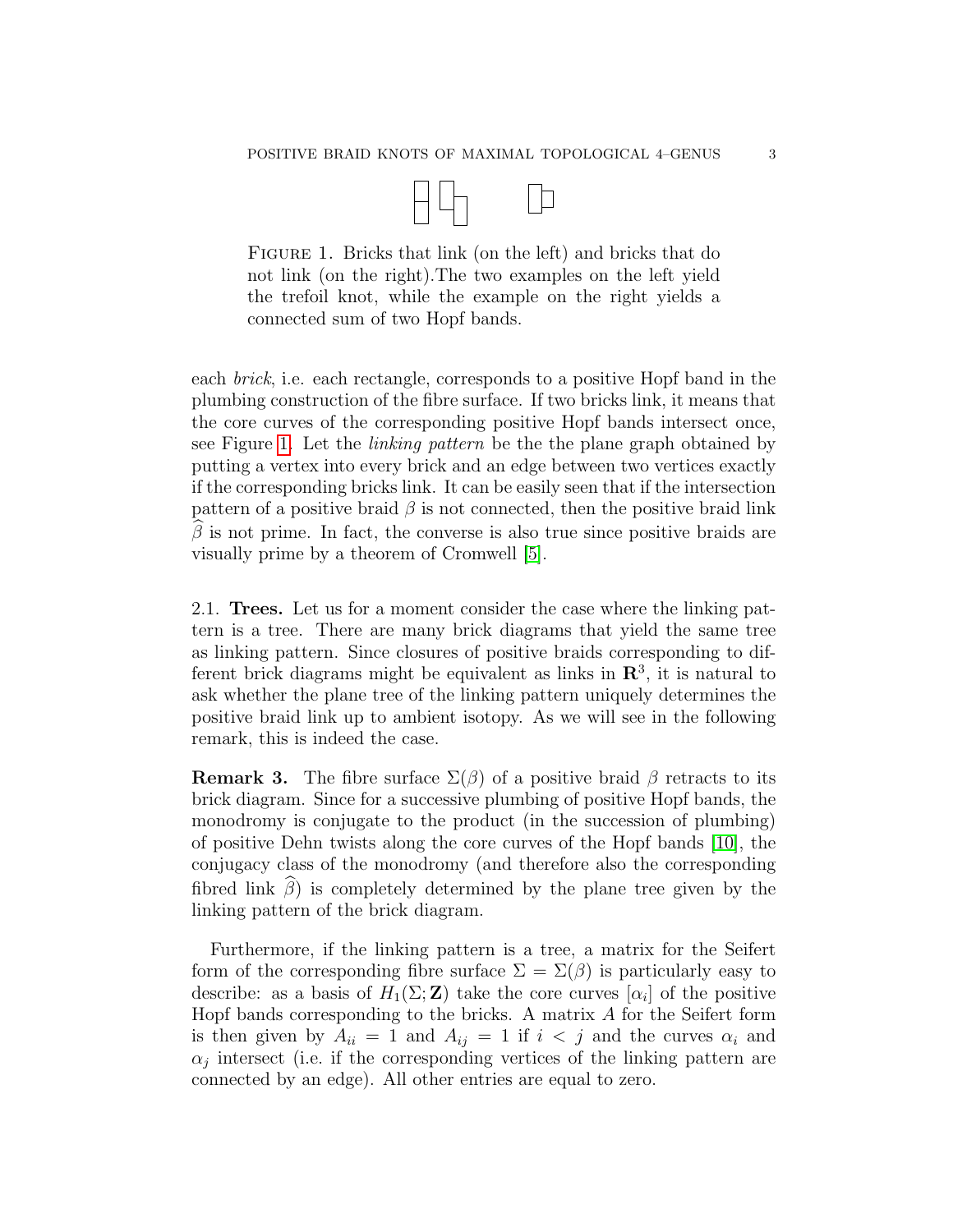**Example 4.** Let  $\widetilde{T}$ ,  $\widetilde{E}$ ,  $\widetilde{X}$  and  $\widetilde{Y}$  be the canonical fibre surfaces

$$
\widetilde{T} = \Sigma(\sigma_1^5 \sigma_2 \sigma_1^4 \sigma_2), \n\widetilde{E} = \Sigma(\sigma_1^7 \sigma_2 \sigma_1^3 \sigma_2), \n\widetilde{X} = \Sigma(\sigma_1^2 \sigma_2^2 \sigma_1 \sigma_3 \sigma_2^2 \sigma_3), \n\widetilde{Y} = \Sigma(\sigma_1^4 \sigma_2^2 \sigma_1^3 \sigma_2),
$$

see Figure 2 for the corresponding brick diagrams and the linking patterns. By exhibiting a two–dimensional subspace B of  $H_1(\tilde{X}; \mathbf{Z})$  which is *Alexander-trivial*, i.e.  $\det(A|_{B\times B} - t(A|_{B\times B})^{\top}) \in \mathbf{Z}[t^{\pm 1}]$  is a unit for some matrix A of the Seifert form, it is shown in [3] that the link  $\partial \tilde{X}$  does not have maximal topological 4–genus. More precisely, it is shown that the



FIGURE 2. Brick diagrams for  $\widetilde{T}$ ,  $\widetilde{E}$ ,  $\widetilde{X}$  and  $\widetilde{Y}$  and the corresponding linking patterns. The versions for  $T$ ,  $E$ ,  $X$  and  $Y$ are obtained by deleting the lowest brick and vertex, respectively.

topological 4–genus equals one while the ordinary genus equals two. In this example, we carry out the same computation for  $\partial \widetilde{T}$ ,  $\partial \widetilde{E}$  and  $\partial \widetilde{Y}$ . For reasons of self–containedness, we also repeat the computation for  $\partial X$ . Number the vertices of the linking patterns in Figure 2 from top to bottom (and from left to right if several vertices are on the same level). As a basis for the first homology, take the core curves of the corresponding Hopf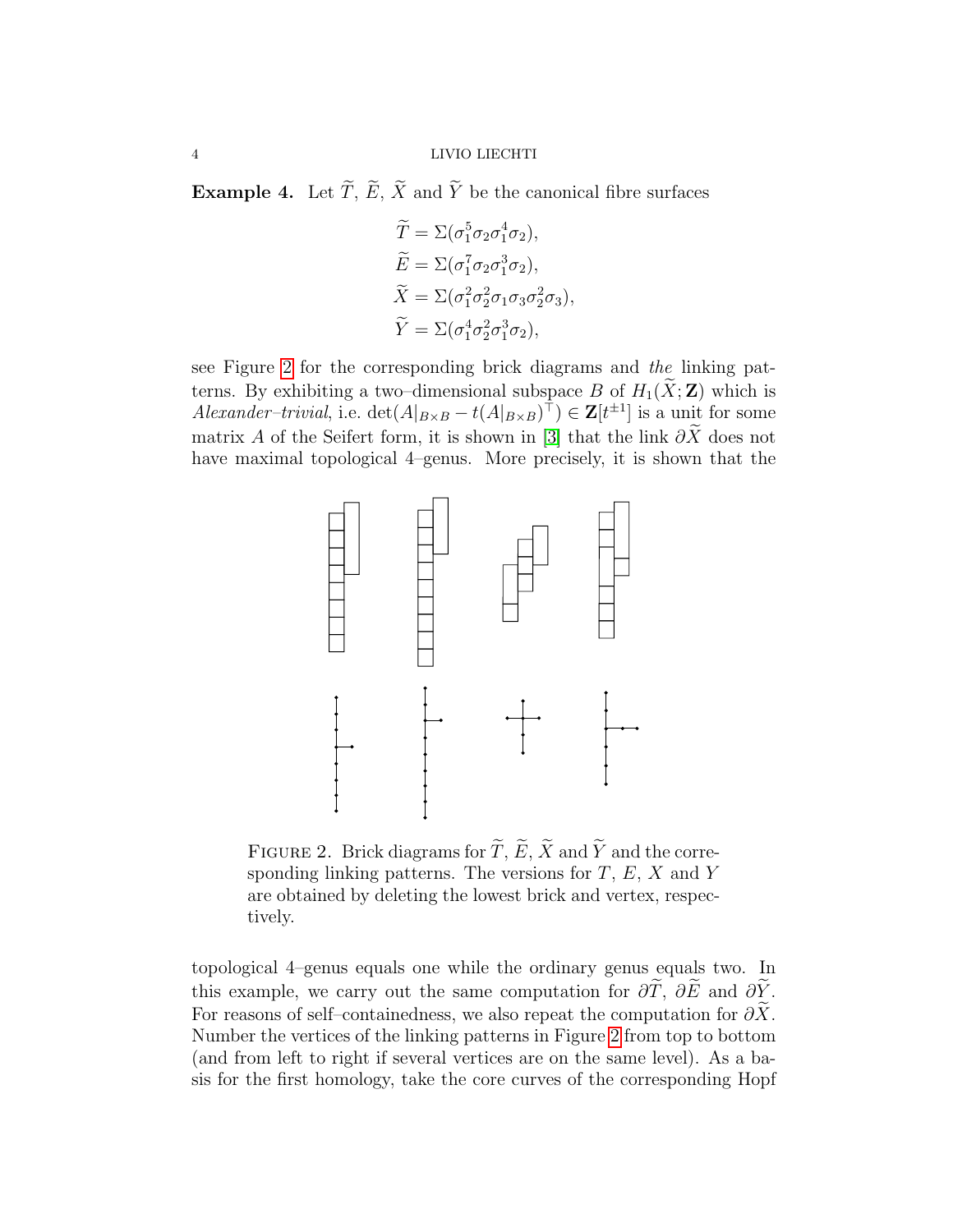bands with the chosen numbering. In this basis, consider the subspaces

$$
B_{\widetilde{T}} = \langle (-1, 2, -3, 4, -2, -3, 2, -1, 1)^\top, e_8 \rangle,
$$
  
\n
$$
B_{\widetilde{E}} = \langle (2, -4, 6, -3, -5, 4, -3, 2, -1, 1)^\top, e_9 \rangle,
$$
  
\n
$$
B_{\widetilde{X}} = \langle (-1, -1, 2, -1, -1, 0)^\top, e_6 \rangle,
$$
  
\n
$$
B_{\widetilde{Y}} = \langle (1, -2, 3, -2, 1, -2, 1, -1)^\top, e_7 \rangle
$$

of  $H_1(\widetilde{T}; \mathbf{Z})$ ,  $H_1(\widetilde{E}; \mathbf{Z})$ ,  $H_1(\widetilde{X}; \mathbf{Z})$  and  $H_1(\widetilde{Y}; \mathbf{Z})$ , respectively. Using the matrix A of the Seifert form described above, it is a straightforward computation to see that in all four cases, the given subspaces are Alexander– trivial. Proposition 3 in [3] now implies non–maximality of the topological 4–genus. Since the signature does not allow for a genus defect  $g - g_4$ greater than one, we conclude

$$
g_4(\partial \widetilde{T}) = g(\partial \widetilde{T}) - 1 = 3,
$$
  
\n
$$
g_4(\partial \widetilde{E}) = g(\partial \widetilde{E}) - 1 = 4,
$$
  
\n
$$
g_4(\partial \widetilde{X}) = g(\partial \widetilde{X}) - 1 = 1,
$$
  
\n
$$
g_4(\partial \widetilde{Y}) = g(\partial \widetilde{Y}) - 1 = 3.
$$

In order to detect genus defect for a positive braid knot  $\widehat{\beta}$ , we search for minors  $\widetilde{T}, \widetilde{E}, \widetilde{X}$  or  $\widetilde{Y}$  in the fibre surface  $\Sigma(\beta)$ . This is always based on the fact that the linking pattern of  $\beta$  contains the tree corresponding to  $\widetilde{T}, \widetilde{E}, \widetilde{X}$  or  $\widetilde{Y}$  via deleting vertices and contracting edges. One can then see that also  $\Sigma(\beta)$  contains  $\widetilde{T}, \widetilde{E}, \widetilde{X}$  or  $\widetilde{Y}$ , respectively, as a surface minor, implying  $g_4(\widehat{\beta}) < g(\widehat{\beta})$ . For example, Figure 3 shows how the tree corresponding to  $\widetilde{X}$  is contained in the linking pattern of the positive braid  $\sigma_1^2 \sigma_2^3 \sigma_1^2 \sigma_2^2$ .



FIGURE 3. Contracting an edge of the intersection pattern of  $\sigma_1^2 \sigma_2^3 \sigma_1^2 \sigma_2^2$  yields the tree corresponding to  $\tilde{X}$ .

Before we prove it for the case of positive braid knots, we show an analogue of Theorem 1 for knots obtained as plumbing of positive Hopf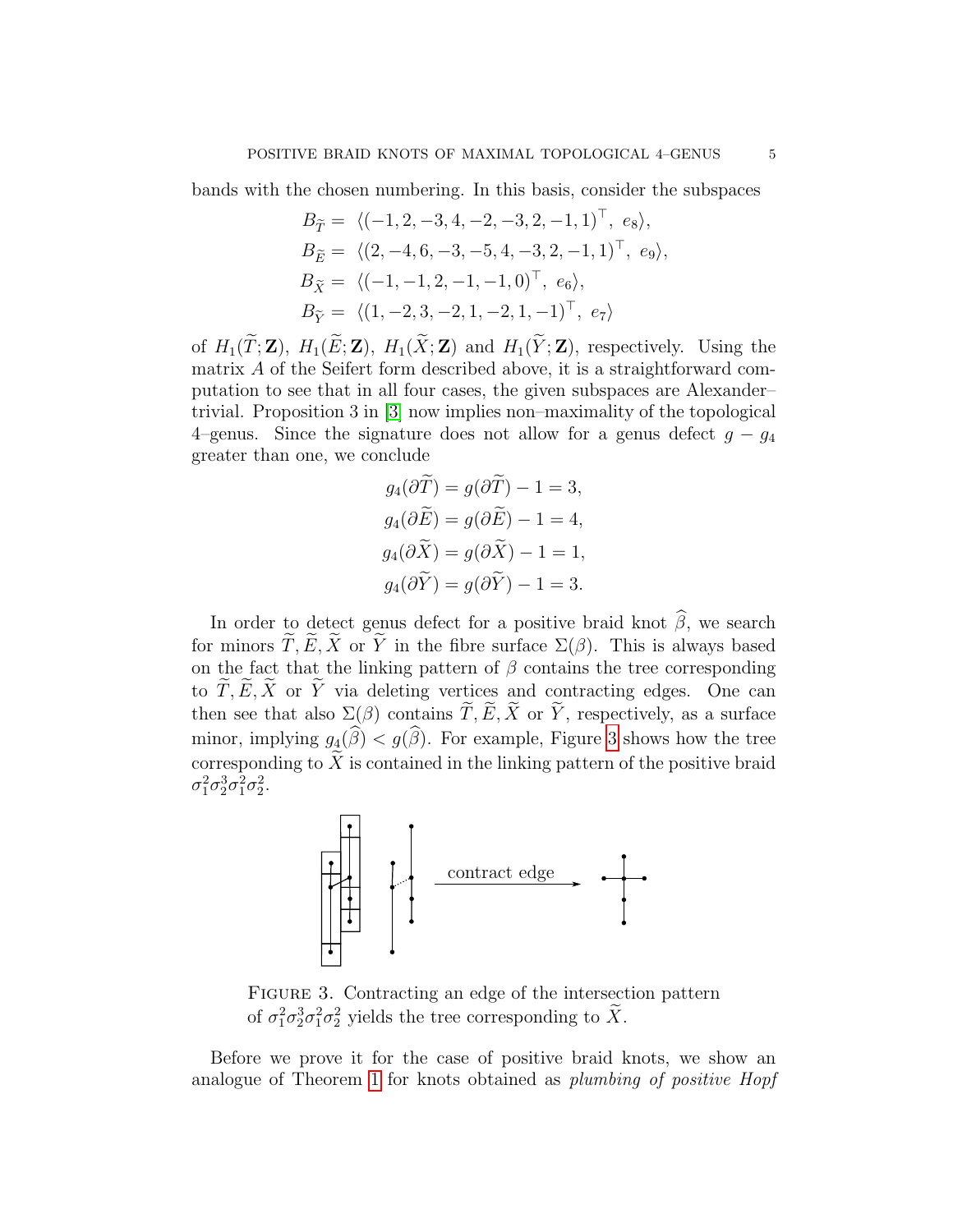bands along a tree Γ. This notion generalises knots corresponding to brick diagrams having some plane tree as linking pattern. Starting from any finite plane tree  $\Gamma$ , we plumb positive Hopf bands (which are in one-to-one correspondence with the vertices of the tree) such that their core curves intersect once exactly if the corresponding vertices of  $\Gamma$  are connected by an edge. Otherwise, they do not intersect. Furthermore, they respect the circular ordering of the vertices given by the plane tree structure of  $\Gamma$ . By the argument given in Remark 3, there is, up to ambient isotopy, only one way to do this. This construction is strictly more general than positive braid knots with a plane tree as linking pattern: vertices of a tree can have arbitrary valency, while for linking patterns associated with positive braid knots, this valency is bounded from above by 6.

<span id="page-5-0"></span>Proposition 5. For a knot K obtained by plumbing positive Hopf bands along a plane tree Γ, the equality  $g_4(K) = g(K)$  holds exactly if  $|\sigma(K)| =$  $2q(K)$ .

*Proof.* If  $|\sigma(K)| = 2g(K)$ , then  $g_4(K) = g(K)$  follows from the signature bound of Kauffman and Taylor [7]. If  $|\sigma(K)| < 2g(K)$ , we distinguish three different cases. If  $\Gamma$  has at least three vertices of degree at least three, then the corresponding fibre surface contains  $\tilde{X}$  as a minor and thus  $q_4(K) < q(K)$ . If  $\Gamma$  has two vertices of degree at least three, then at least one branch emanating from such a vertex is of length at least two, since otherwise  $K$  cannot be a knot. Again the corresponding fibre surface contains X as a minor. If Γ has only one vertex of degree at least three, then  $|\sigma(K)| < 2g(K)$  holds if and only if Γ contains the linking pattern of  $T, E, X$  or Y as an induced subgraph. Again, for K to be a knot, at least one of the branches of the linking pattern of  $T, E, X$  or Y has to be extended and  $\Gamma$  in fact contains the linking pattern of  $\widetilde{T}, \widetilde{E}, \widetilde{X}$  or  $\widetilde{Y}$ as an induced subgraph. Hence, the corresponding fibre surface contains  $\widetilde{T}, \widetilde{E}, \widetilde{X}$  or  $\widetilde{Y}$  as a surface minor.

## 3. Proof of Theorem 1

The proof of Theorem 1 for positive braid knots  $K$  is divided into two parts, depending on the *positive braid index* of  $K$ , i.e. the minimal index of a positive braid  $\beta$  representing the knot K. For K of positive index at most three, we can essentially reduce the problem to Proposition [5.](#page-5-0) For K of positive index at least four, we show that the strict inequality  $g_4(K) < g(K)$  always holds.

**Proposition 6.** For a knot K obtained as the closure of a positive  $3$ -braid β, the equality  $g_4(K) = g(K)$  holds exactly if  $|\sigma(K)| = 2g(K)$ .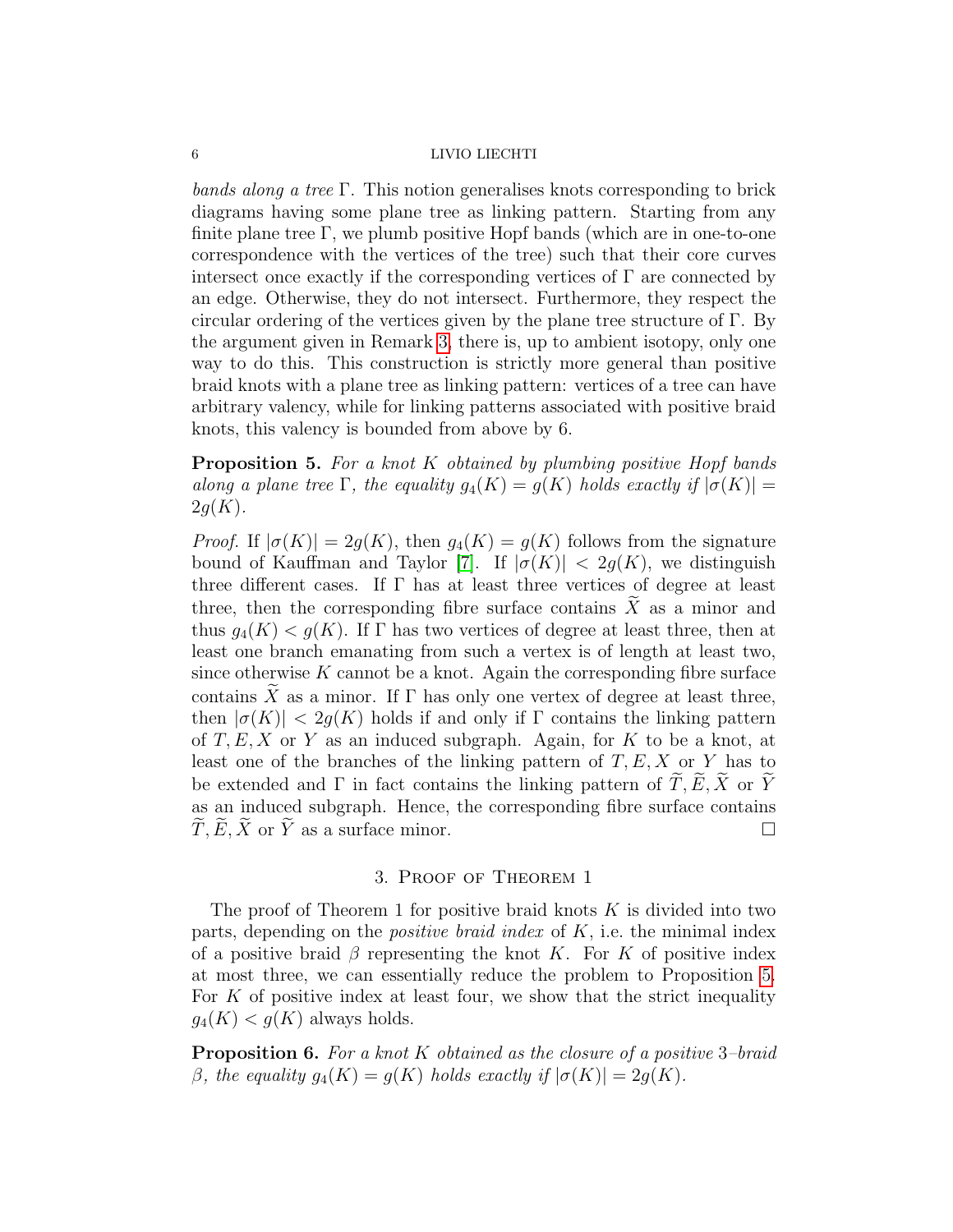*Proof.* We assume to have applied all possible braid relations  $\sigma_1 \sigma_2 \sigma_1 \rightarrow$  $\sigma_2\sigma_1\sigma_2$  to the braid  $\beta$ , so, up to cyclic permutation,  $\beta$  can be assumed to be of the form  $\sigma_1^{a_1}\sigma_2^{b_1}\cdots\sigma_1^{a_m}\sigma_2^{b_m}$ , where  $a_i > 0$  and  $b_i \geq 2$ . If  $m \leq$ 2, the linking pattern of the braid is a plane tree and we are done by Proposition [5.](#page-5-0) We now show that in the other cases we already have  $g_4(\beta) < g(\beta)$ . For this, let  $m > 2$  and remark that at least one of the  $b_i$ has to be odd and hence at least three, otherwise the permutation given by the braid leaves the third strand invariant and  $\hat{\beta}$  is not a knot.

Case 1:  $m \geq 4$ . Up to cyclic permutation, the braid  $\beta$  contains the word  $\sigma_1^2 \sigma_2^3 \sigma_1^2 \sigma_2^2$  as a *subword*, i.e. via reducing powers of occurrences of generators, and thus the fibre surface of  $\widehat{\beta}$  contains  $\widetilde{X}$  as a minor, implying  $q_4(\beta) < q(\beta)$ .

Case 2:  $m = 3$ ,  $a_i = 1$ . If, up to cyclic permutation,  $(b_1, b_2, b_3)$  equals  $(2, 2, 3)$ , the Seifert form of  $\hat{\beta}$  is positive definite. If  $(b_1, b_2, b_3)$  equals  $(2, 3, 3)$  or  $(3, 3, 3)$ , the second strand is left invariant by the permutation given by the braid, so we can assume that one of the  $b_i$  is at least four. Furthermore, since one of the  $b_i$  has to be odd,  $(b_1, b_2, b_3)$  can be assumed to be at least  $(2,3,4)$  or  $(5,2,2)$  with respect to the product order. In both cases,  $\beta$  contains the word  $\sigma_1 \sigma_2^5 \sigma_1 \sigma_2^4$  as a subword and thus the fibre surface of  $\widehat{\beta}$  contains  $\widetilde{T}$  as a minor, implying  $q_4(\widehat{\beta}) < q(\widehat{\beta})$ .

Case 3:  $m = 3$ , at least one  $a_i \geq 2$ . As before, one of the  $b_i$  has to be at least three, say  $b_1$ . If  $a_1$  or  $a_2$  is at least two, then  $\beta$  contains, up to cyclic permutation,  $\sigma_1^2 \sigma_2^3 \sigma_1^2 \sigma_2^2$  as a subword and thus the fibre surface of  $\widehat{\beta}$  contains  $\widetilde{X}$  as a minor. Now assume  $a_1 = a_2 = 1$  and  $a_3 \geq 2$ . We also assume  $b_2 = b_3 = 2$ , otherwise we are, up to cyclic permutation, in the case we already dealt with. Note that the permutation given by a braid of the form  $\sigma_1 \sigma_2^{b_1} \sigma_1 \sigma_2^2 \sigma_1^2 \sigma_2^2$  leaves the second strand invariant, so  $a_3$  needs to be at least three in order for  $\widehat{\beta}$  to be a knot. Now, up to cyclic permutation, β must contain the word  $\sigma_2^5 \sigma_1 \sigma_2^2 \sigma_1^3$  and the fibre surface of  $\hat{\beta}$  contains  $\overline{T}$ as a minor, implying  $g_4(\widehat{\beta}) < g(\widehat{\beta})$ .

**Lemma 7.** Let  $\beta$  be a positive braid of index  $\geq 3$ . If for some i the linking pattern of the subword of  $\beta$  induced by the generators  $\sigma_i$  and  $\sigma_{i+1}$  is a path, then  $\beta$  is not of minimal positive index.

*Proof.* We can assume the subword of  $\beta$  induced by the generators  $\sigma_i$ and  $\sigma_{i+1}$  to be  $\sigma_i^k \sigma_{i+1} \sigma_i \sigma_{i+1}^l$ , for some positive numbers k and l. This can be achieved by cyclic permutation and possibly reversing the order of the word  $\beta$ , operations that do not change the associated fibre surface. Similarly, we can assume that all occurrences of generators with index smaller than i come before the last occurrence of  $\sigma_i$  and, likewise, all occurrences of generators with index greater than  $i+1$  come after the first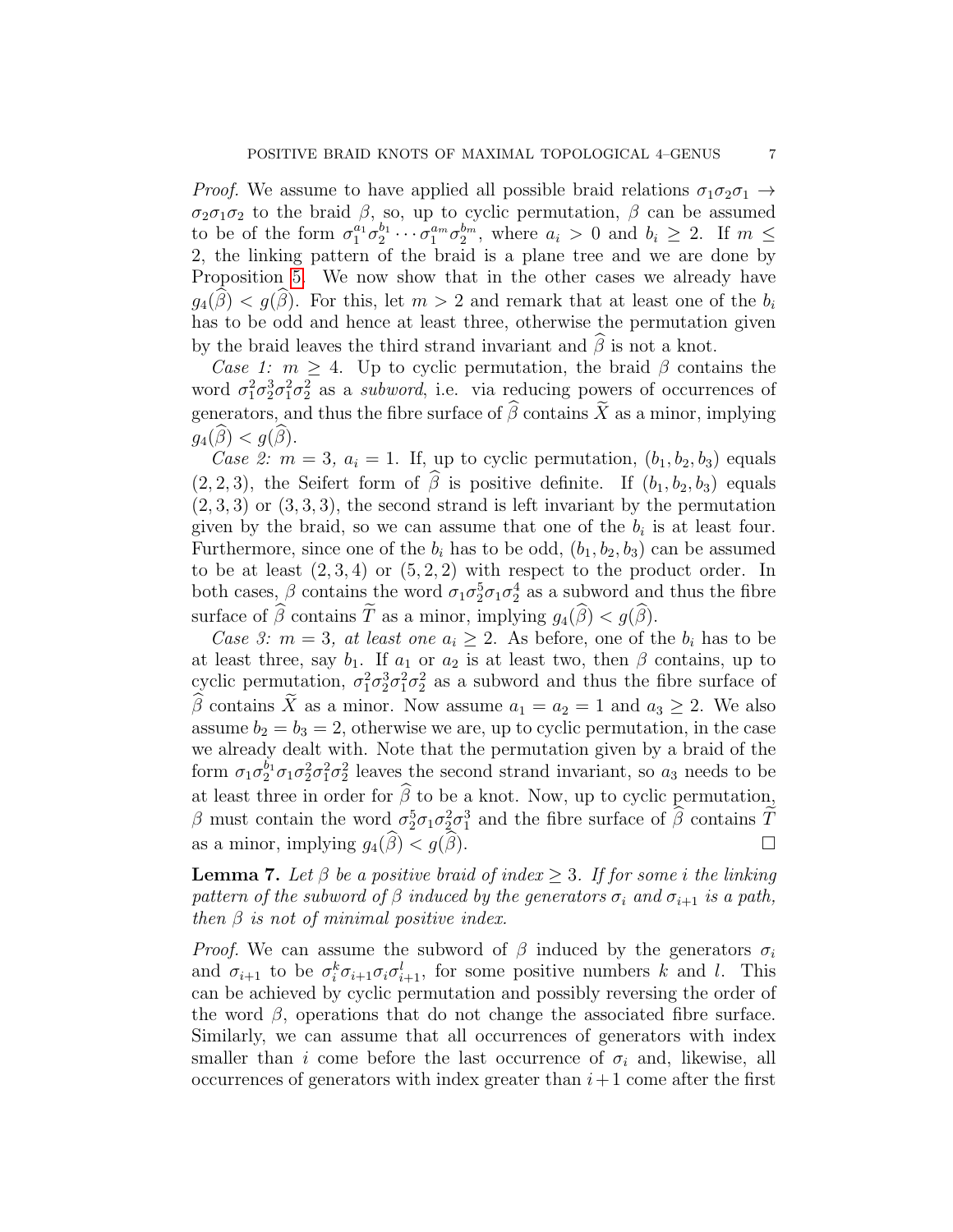occurrence of  $\sigma_{i+1}$ . The situation is schematically depicted in Figure 4 on the left. Now consider the brick diagram obtained by merging the



FIGURE 4. Two brick diagrams with the same linking pattern. The positive braid  $\beta_2^-$  is defined to be  $\beta_2$ , but with all indices of braid generators decreased by one.

two columns corresponding to the generators  $\sigma_i$  and  $\sigma_{i+1}$  as indicated in Figure 4 on the right. By definition, the corresponding positive braid  $\beta'$ has fewer strands than  $\beta$ . To show that the closures of  $\beta$  and  $\beta'$  are ambient isotopic in  $\mathbb{R}^3$ , we study the corresponding monodromy homeomorphism of their fibre surfaces  $\Sigma(\beta)$  and  $\Sigma(\beta')$ . Since the linking pattern of the two brick diagrams are equal, the corresponding monodromies are conjugate by the argument used in Remark 3. Therefore also the corresponding mapping tori are homeomorphic and the closures of  $\beta$  and  $\beta'$  are ambient isotopic.

<span id="page-7-0"></span>**Proposition 8.** If K is a prime knot obtained as the closure of a positive braid  $\beta$  of minimal positive index  $\geq 4$ , then  $q_4(K) < q(K)$ .

*Proof.* Let  $\beta$  be a positive braid of minimal braid index  $\geq 4$  whose closure  $\hat{\beta}$  is a prime knot. We assume to have applied all possible braid relations  $\sigma_i \sigma_{i+1} \sigma_i \to \sigma_{i+1} \sigma_i \sigma_{i+1}$  to  $\beta$ . In other words, the crossings of  $\beta$  are as far to the right as possible. We can furthermore assume that  $\beta$  still contains, up to cyclic permutation, the subword  $\sigma_1 \sigma_2^2 \sigma_1 \sigma_2^2$ , since otherwise  $\beta$  would not be of minimal index.

We first delete, without disconnecting the linking pattern, a minimal amount of occurrences of  $\sigma_2$  so that the induced subword of  $\beta$  in the first two generators is, after a possible cyclic permutation, of the form  $\sigma_1^{a_1} \sigma_2^{b_1} \sigma_1^{a_2} \sigma_2^{b_2}$ , where  $b_1$  and  $b_2$  are greater or equal to two. For example, if the induced subword of  $\beta$  in the first two generators is  $\sigma_1 \sigma_2^2 \sigma_1 \sigma_2^2 \sigma_1 \sigma_2^2$ , we delete one occurrence of  $\sigma_2$  (to the power two), yielding, after a possible cyclic permutation,  $\sigma_1 \sigma_2^2 \sigma_1^2 \sigma_2^2$ . Note that in case  $a_1 = a_2 = 1$ , no generators  $\sigma_2$  have to be deleted to achieve the desired form.

Case 1:  $a_1 = a_2 = 1$ ,  $b_1 = b_2 = 2$ . In this case, we did not have to delete any occurrence of  $\sigma_2$  and the induced subword of  $\beta$  in the first two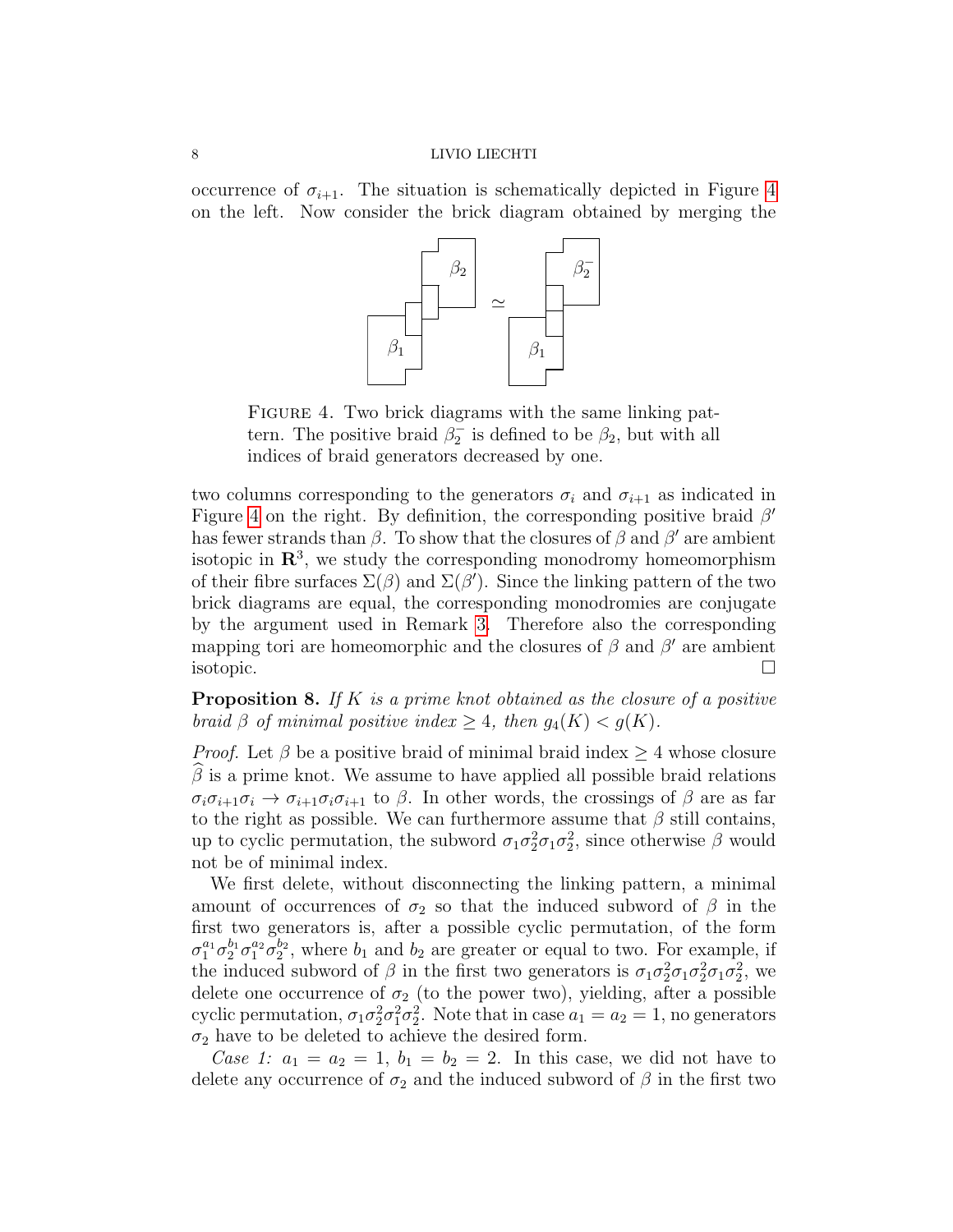generators is exactly  $\sigma_1 \sigma_2^2 \sigma_1 \sigma_2^2$ . Both occurrences of  $\sigma_2$  have to be split by an occurrence of  $\sigma_3$ , since otherwise the permutation given by  $\beta$  would leave the first or second strand invariant, see Figure 5. Furthermore, these



FIGURE 5. If no occurrence of  $\sigma_3$  splits the first (second) occurrence of  $\sigma_2$ , the first (second) strand is left invariant by the permutation defined by  $\beta$ .

occurrences have to be to the power at least two, since we ruled out the possibility of a braid relation  $\sigma_2\sigma_3\sigma_2 \rightarrow \sigma_3\sigma_2\sigma_3$ . If one of the occurrences of  $\sigma_3$  is to some power at least three,  $\beta$  contains, up to cyclic permutation, the subword  $\sigma_2^2 \sigma_3^3 \sigma_2^2 \sigma_3^2$  and thus the fibre surface of  $\hat{\beta}$  contains the minor  $\tilde{X}$ , implying  $g_4(\widehat{\beta}) < g(\widehat{\beta})$ . If the power of both occurrences of  $\sigma_3$  is equal to two, we repeat the same argument. Eventually, some splitting occurrence has to be of power at least three and  $\beta$  contains, up to cyclic permutation, the subword  $\sigma_i^2 \sigma_{i+1}^3 \sigma_i^2 \sigma_{i+1}^2$ .

Case 2:  $a_1 = a_2 = 1$ ,  $b_1 \geq 3$ ,  $b_2 = 2$ . In this case, we did not have to delete any occurrence of  $\sigma_2$  and the induced subword of  $\beta$  in the first two generators is exactly  $\sigma_1 \sigma_2^{b_1} \sigma_1 \sigma_2^2$ . As in Case 1, the second occurrence of  $\sigma_2$  has to be split by an occurrence of  $\sigma_3$  (otherwise the permutation given by  $\beta$  would leave the second strand invariant), so  $\beta$  must contain a subword of the form  $\sigma_1 \sigma_2^{b_1} \sigma_1 \sigma_2 \sigma_3^{c_1} \sigma_2$ . Note that  $c_1$  must be greater or equal to two, since we applied all possible braid relations  $\sigma_2 \sigma_3 \sigma_2 \rightarrow \sigma_3 \sigma_2 \sigma_3$ . Figure 6 depicts the brick diagram and intersecting pattern of this subword



Figure 6.

for  $b_1 = 3$  and  $c_1 = 2$ . Since the intersection pattern is not connected, there has to be another occurrence of  $\sigma_3$  in  $\beta$ , otherwise the closure  $\beta$ would not be prime. What are the possibilities for the other occurrences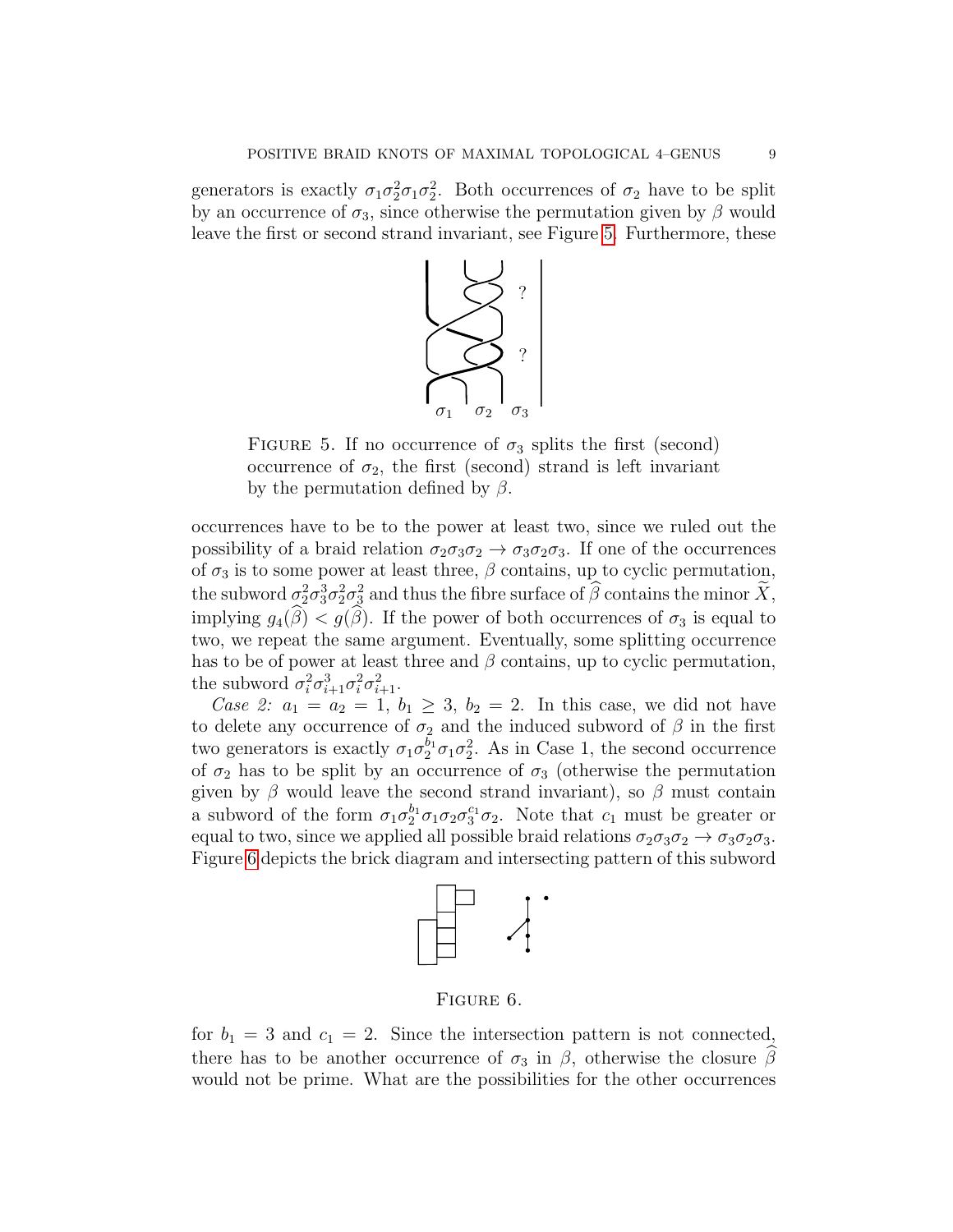of  $\sigma_3$ ? If the first occurrence of  $\sigma_2$  is split by an occurrence of  $\sigma_3$ , again the occurrence of  $\sigma_3$  has to be to the power at least two. Hence,  $\beta$  contains, up to reversing order and cyclic permutation, the subword  $\sigma_2^3 \sigma_3^2 \sigma_2^2 \sigma_3^2$  and the fibre surface of  $\widehat{\beta}$  contains the minor  $\widetilde{X}$ , implying  $g_4(\widehat{\beta}) < g(\widehat{\beta})$ . Similarly, if  $\beta$  contains, up to reversing order and cyclic permutation, the subword  $\sigma_1 \sigma_2^3 \sigma_1 \sigma_3 \sigma_2^2 \sigma_3$ , again the fibre surface of  $\beta$  contains the minor  $\tilde{X}$ , implying  $g_4(\widehat{\beta}) < g(\widehat{\beta})$ . If we exclude these cases, the only two possibilities for the induced subword of  $\beta$  in the first three generators are  $\sigma_1 \sigma_2^{b_1} \sigma_1 \sigma_2 \sigma_3^{c_1} \sigma_2 \sigma_3^{c_2}$ and  $\sigma_1 \sigma_2^{b_1} \sigma_1 \sigma_3^{c_2} \sigma_2 \sigma_3^{c_1} \sigma_2$ , which are, up to cyclic permutation, reverse to each other. If  $c_2$  is greater or equal to two, the fibre surface of  $\widehat{\beta}$  again contains the minor X, implying  $q_4(\hat{\beta}) < q(\hat{\beta})$ , so we assume the induced subword of  $\beta$  in the first three generators to be, up to reversing order and cyclic permutation,  $\sigma_1 \sigma_2^{b_1} \sigma_1 \sigma_2 \sigma_3^{c_1} \sigma_2 \sigma_3$ . But in this case,  $\beta$  restricted to the second and third generator has a path as linking pattern and is not minimal by Lemma 7.

Case 3:  $a_1 = a_2 = 1$ ,  $b_1, b_2 \geq 3$ . The only possibility not considered in Case 2 is the following:  $\beta$  contains, up to cyclic permutation, the subword  $\sigma_1 \sigma_2^3 \sigma_1 \sigma_2 \sigma_3^2 \sigma_2$ , thus also  $\sigma_1 \sigma_2^3 \sigma_1 \sigma_2 \sigma_3^2 \sigma_2 \sigma_3^2$  and the fibre surface of  $\beta$ contains  $\widetilde{X}$  as a minor, implying  $g_4(\widehat{\beta}) < g(\widehat{\beta})$ . However, when reconsidering our discussion of Case 2, the powers of  $\sigma_2$  appearing could be greater, so we get  $\sigma_1 \sigma_2^{b_1} \sigma_1 \sigma_2^{b_2'} \sigma_3^{c_1} \sigma_2^{b_2'} \sigma_3^{c_2}$  as possibilities for the induced subword of  $\beta$  in the first three generators, where  $b_2 = b'_2 + b''_2$ . Again, note that if  $c_2$ or  $b''_2$  is greater or equal to two, the fibre surface of  $\beta$  contains the minor X, implying  $g_4(\hat{\beta}) < g(\hat{\beta})$ , so we assume the induced subword of  $\beta$  in the first three generators to be, up to reversing order and cyclic permutation,  $\sigma_1 \sigma_2^{b_1} \sigma_1 \sigma_2^{b_2} \sigma_3^{c_1} \sigma_2 \sigma_3$ . Again,  $\beta$  restricted to the second and third generator has a path as linking pattern and is not minimal.

Case 4:  $a_1 + a_2 \geq 3$ ,  $b_1 + b_2 \geq 5$ . We can apply the same arguments as in the cases above. From this it follows that if the fibre surface of  $\beta$  contains no minor X, then the induced subword in the first three generators is, after the described process of deleting some generators  $\sigma_2$ , either  $\delta = \sigma_1^{a_1} \sigma_2^{b_1} \sigma_1^{a_2} \sigma_2^{b'_2} \sigma_3^{c_1} \sigma_2^{b''_2} \sigma_3^{c_2}$  or  $\mu = \sigma_1^{a_1} \sigma_2^{b_1} \sigma_1^{a_2} \sigma_3^{c_2} \sigma_2^{b'_2} \sigma_3^{c_1} \sigma_2^{b''_2}$ . As before, these two words are, up to cyclic permutation, reverse to each other. But since we might have deleted some generators  $\sigma_2$  to obtain them, we should consider them separately. Again as before, if  $c_2$  or  $b_2''$  is greater or equal to two, the fibre surface of  $\widehat{\beta}$  contains the minor  $\widetilde{X}$ , implying  $g_4(\widehat{\beta}) < g(\widehat{\beta})$ . If we restrict  $\delta = \sigma_1^{a_1} \sigma_2^{b_1} \sigma_1^{a_2} \sigma_2^{b_2'} \sigma_3^{c_1} \sigma_2 \sigma_3$  to the second and third generator, the linking pattern is a path. Note that reinserting the deleted generators  $\sigma_2$  would split  $\sigma_1^{a_1}$  or  $\sigma_1^{a_2}$ . In any case, the linking pattern of  $\beta$  restricted to the second and third generator is still a path and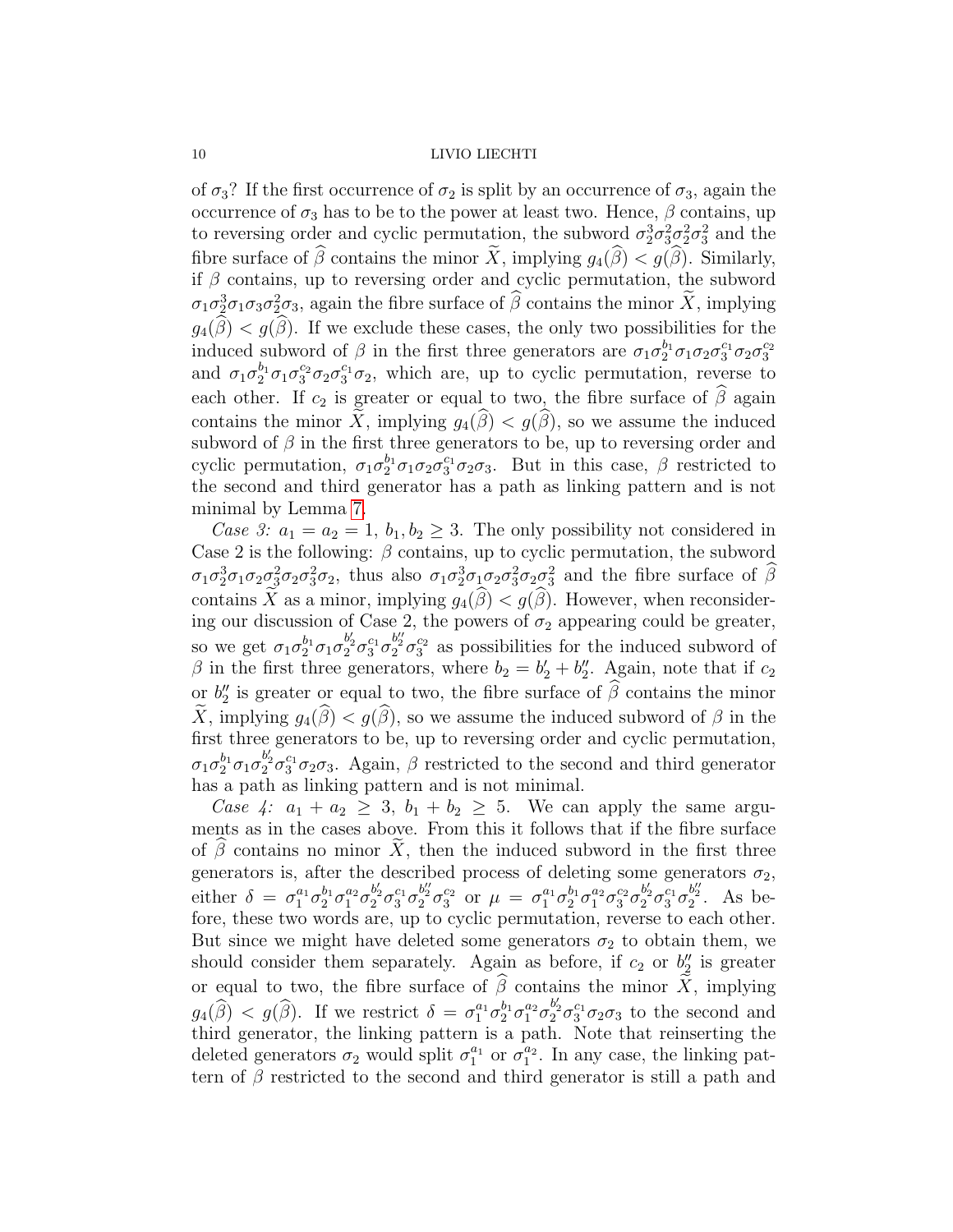$\beta$  is not minimal. This does not necessarily hold for the other possibility  $\mu = \sigma_1^{a_1} \sigma_2^{b_1} \sigma_1^{a_2} \sigma_3 \sigma_2^{b_2'} \sigma_3^{c_1} \sigma_2$ . However, note that if  $b_2$  is greater or equal to two, then  $\mu$  contains the subword  $\sigma_1 \sigma_2^2 \sigma_1 \sigma_3 \sigma_2^2 \sigma_3^2$  and the fibre surface of  $\widehat{\beta}$  contains the minor  $\widetilde{X}$ , implying  $g_4(\widehat{\beta}) < g(\widehat{\beta})$ . So we are left with the possibility  $\mu = \sigma_1^{a_1} \sigma_2^{b_1} \sigma_1^{a_2} \sigma_3 \sigma_2 \sigma_3^{c_1} \sigma_2$ . If all the deleted occurrences of  $\sigma_2$ appeared before the first occurrence of  $\sigma_3$  in  $\mu$ , after a cyclic permutation the linking pattern of  $\beta$  restricted to the second and third generator again is a path and  $\beta$  is not minimal. If some deleted occurrence of  $\sigma_2$ appeared after the first occurrence of  $\sigma_3$  in  $\mu$ , then  $\beta$  contains the word  $\sigma_1 \sigma_2^2 \sigma_1 \sigma_3 \sigma_2^2 \sigma_3^2$  as a subword and, as before,  $g_4(\beta) < g(\beta)$ .

Case 5:  $a_1 + a_2 \geq 3$ ,  $b_1 = b_2 = 2$ . In this case, there is one last new possibility: as in Case 1, the word  $\sigma_2 \sigma_3^{c_1} \sigma_2^2 \sigma_3^{c_2} \sigma_2$  could be a subword of β (without directly yielding  $\sigma_2^3 \sigma_3^2 \sigma_2^2 \sigma_3^2$  as a subword). Again, since we applied all possible braid relations  $\sigma_2 \sigma_3 \sigma_2 \rightarrow \sigma_3 \sigma_2 \sigma_3$ ,  $c_1$  and  $c_2$  are greater or equal to two. If  $\beta$  should, up to cyclic permutation, neither contain  $\sigma_2^3 \sigma_3^2 \sigma_2^2 \sigma_3^2$  nor  $\sigma_2^2 \sigma_3^3 \sigma_2^2 \sigma_3^2$  as subword, then  $c_1$  and  $c_2$  are both equal to two and the induced subword of  $\beta$  in the first two generators is exactly  $\sigma_1^{a_1} \sigma_2^2 \sigma_1^{a_2} \sigma_2^2$ . In particular, we again did not have to delete any occurrence of  $\sigma_2$  in the deletion process described above. If the induced subword of β in the first three generators was  $\sigma_1^{a_1} \sigma_2 \sigma_3^2 \sigma_2 \sigma_1^{a_2} \sigma_2 \sigma_3^2 \sigma_2$ , the permutation given by  $\beta$  would leave the third strand invariant and  $\hat{\beta}$  would not be a knot. Thus, there has to be at least one more occurrence of a generator  $\sigma_3$ . This gives the last two possibilities of induced subwords of  $\beta$  in the first three generators:  $\gamma = \sigma_1^{a_1} \sigma_2 \sigma_3^2 \sigma_2 \sigma_1^{a_2} \sigma_3^{c_3} \sigma_2 \sigma_3^2 \sigma_2$  and  $\sigma_1^{a_1} \sigma_2 \sigma_3^2 \sigma_2 \sigma_1^{a_2} \sigma_2 \sigma_3^2 \sigma_3$ which are, up to cyclic permutation, reverse to each other. If  $\beta$  is of index four, then actually  $\beta$  would have to equal  $\gamma$ . But the closure  $\hat{\gamma}$  can never be a knot, since the last two strands get permuted among themselves independently of  $a_1, a_2$  and  $c_3$ . Now let  $\beta$  be of index at least five. If  $\gamma$  is the induced subword of  $\beta$  in the first three generators, one of the occurrences of  $\sigma_3^2$  has to be separated by an occurrence of  $\sigma_4$  to the power at least two (recall that we ruled out the possibilty of a braid relation  $\sigma_3 \sigma_4 \sigma_3 \rightarrow$  $\sigma_4\sigma_3\sigma_4$ , since otherwise the first two strands would get permuted among themselves by  $\beta$  and  $\hat{\beta}$  would not be a knot. One can then see that  $\beta$ contains, up to reversing order and cyclic permutation, one of the subwords  $\sigma_3^3 \sigma_4^2 \sigma_3^2 \sigma_4^2$  or  $\sigma_2 \sigma_3 \sigma_4^2 \sigma_3 \sigma_4 \sigma_2^2 \sigma_3^2 \sigma_2$ , each of which guarantees the existence of a minor  $\widetilde{X}$  in the fibre surface of  $\widehat{\beta}$ , implying  $g_4(\widehat{\beta}) < g(\widehat{\beta})$ .

## 4. Characterisation by forbidden minors

In the previous section, we established a characterisation of positive braid knots with maximal topological 4–genus by the forbidden surface